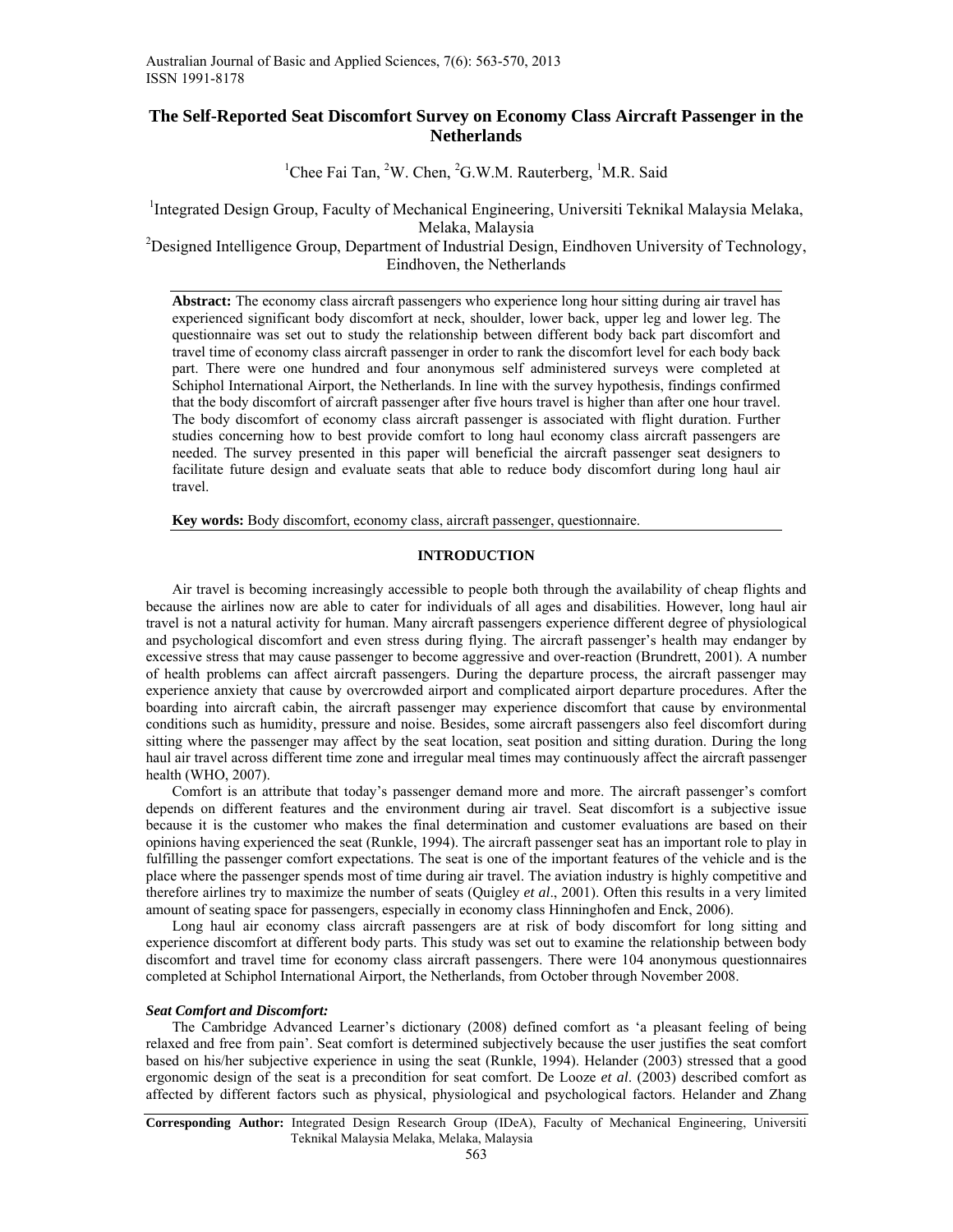(1997) noted that there is a difference between seating comfort and discomfort in office chairs. They described how comfort is related to emotional aspects like feeling safe and luxury. Their findings described that the physical aspects like feeling pressure and muscle pain is related to body discomfort.

 The concepts of comfort and discomfort in sitting are under debate. There is no widely accepted definition, although it is beyond dispute that comfort and discomfort are feelings or emotions that are subjective in nature (De Looze *et al*., 2003). Seating discomfort has been examined from a number of different perspectives. The problem with evaluating comfort in regards to pressure or any other factor is that, comfort is subjective and not easy to quantify. Seating discomfort varies from subject to subject and depends on the task at hand. Comfort, however, is a vague concept and subjective in nature. It is generally defined as lack of discomfort (Shen and Vertiz, 1997). Discomfort feelings, as described by Helander and Zhang (1997), is affected by biomechanical factors and fatigue. The sources of such discomfort are listed in Table 1.

| Human experience mode | Biomechanical           |                    | Seat/environment  |
|-----------------------|-------------------------|--------------------|-------------------|
|                       | Physiology causes       | Engineering causes | source            |
|                       |                         |                    |                   |
| Pain                  | Circulation occlusion   | Pressre            | Cushion stiffness |
| Pain                  | Ischemia                | Pressure           | Cushion stiffness |
| Pain                  | Nerve occlusion         | Pressure           | Seat contour      |
| Discomfort            |                         | Vibration          | Vehicle ride      |
| Perspiration          | Heat                    | Material           | Vinyl upholstery  |
| Perception            | Visual/auditory/tactile | Breathability      | Vehicle cost      |
|                       |                         | Design/vibration   |                   |

**Table 1:** Causes of Seating Discomfort (Viano and Andrzejak, 1992).

 Zhang (1996) presented a model that illustrates the interaction of comfort and discomfort as shown in Fig. 1. Transition from discomfort to comfort and vice versa are possible in the intersection of the axes. Hence, if discomfort is increased, such as with a longer time within task and fatigue, comfort will decrease. Its means that good biomechanics may not increase the level of comfort, it is likely that poor biomechanics turns comfort into discomfort.



**Fig. 1:** Hypothetical model of discomfort and comfort (Diagram reprinted from Zhang, 1996)

#### *Subjective Measurement of Seat Comfort:*

 Kolich (2008) described that due to the lack of proven analytical metrics, vehicle manufacturers have opted to rely on subjective evaluations as the main indicator of seat comfort. The vehicle manufacturers developed elaborative subjective evaluation protocols that involved highly structured questionnaires. The questionnaires direct occupants to assign feelings of discomfort to a specific region of seat. The questionnaires, which typically contain numeric scales (e.g.  $1 =$  very uncomfortable to  $10 =$  very comfortable), produce subjective ratings that are translated into performance requirements/specifications (Mehta and Tewari, 2000). A properly designed questionnaire is paramount because it gives researchers an instrument from which to establish theories (Falou *et al*., 2003). Fig. 2 shows the overview of studies in relation to subjective measurements for seat comfort and discomfort.

 Local discomfort ratings are used to measure the discomfort of subjects while sitting. According to Kolich (2008), many researchers have adopted Hertzberg (1972) definition because, in the current environment, it is more straightforward to quantify discomfort than to measure comfort. The local discomfort rating scale can be rate on a scale such as 1 to 10 or -10 to 10. Shen and Parsons (1997) used the category partitioning scale (CP50) for rating seated pressure intensity and perceived discomfort. There are sixteen studies related with local discomfort rating. Whereas there are six studies related to local comfort rating.

 Subjective measurement also involves the use of body mapping technique (Kyung *et al*., 2008; Zenk *et al*. 2007). In this the subject will be rating the body areas experiencing discomfort and to rate this discomfort on a scale. Seven studies are rating this discomfort on a scale. Seven studies were involved in the use of body mapping method. In addition, there are two studies involving seat mapping. Like body mapping method, seat is divided in different areas and subject is asked to rate on a scale.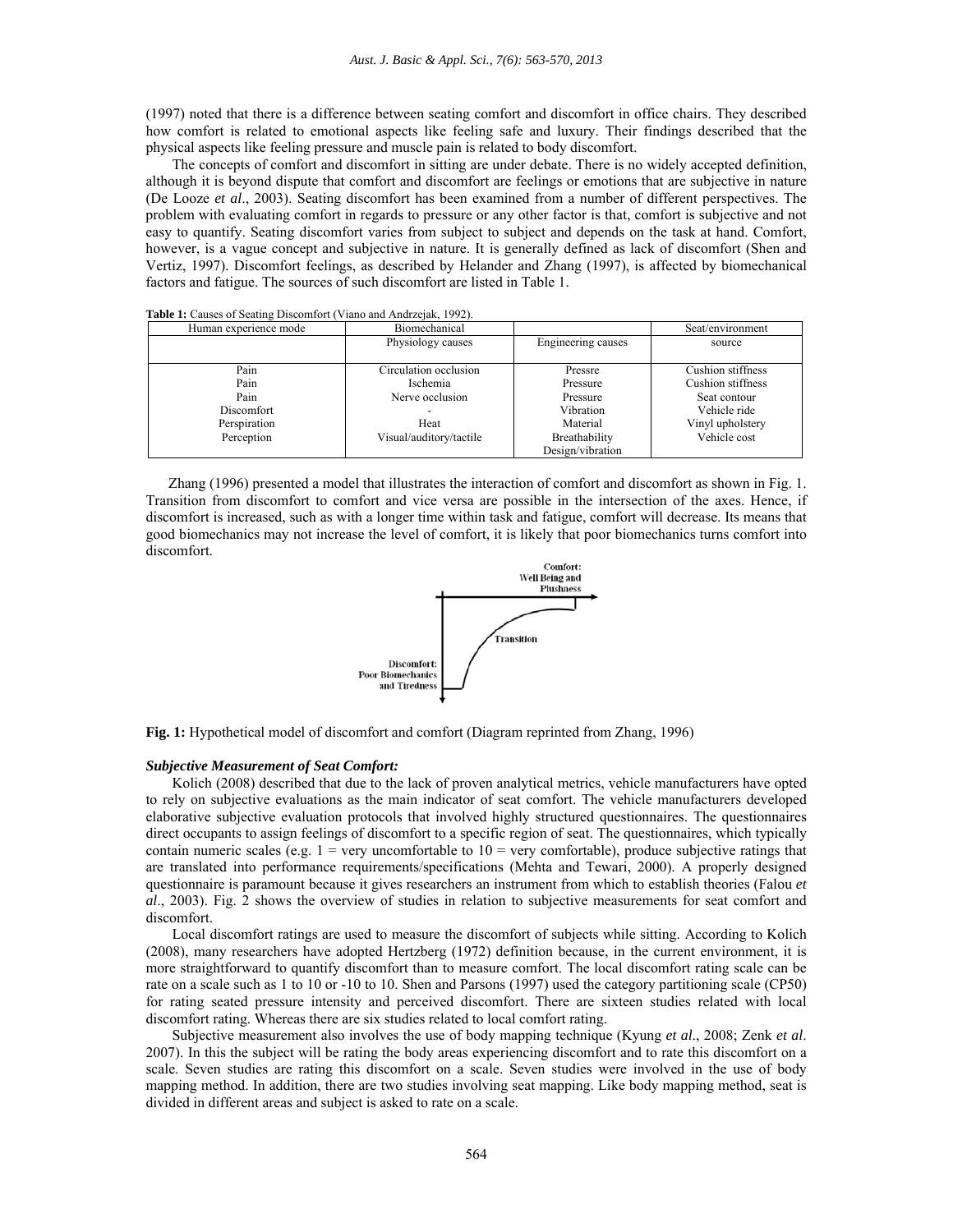

**Fig. 2:** Overview of studies related to subjective measurements for seat comfort and discomfort.

## *Method:*

## *Questionnaire Development:*

 The objective of the questionnaire is to investigate the seating discomfort for economy class aircraft passengers over travel time. The questionnaire consists of three sections: (1) questions about the respondents' air travel frequency per year, common flight duration and the travel class; (2) questions about their discomfort level for each body part after one hour and five hours flight; (3) questions about demographic background of respondents.

 The questionnaire begins with a short, self-explanatory introduction in which the purpose and background of the survey are explained; it is also emphasized that data will be treated with confidentiality and analyzed in an anonymous manner. An example how to answer the question correctly is shown in the introduction part.

The respondents were asked to report on travel frequency in a four point scale ( $1 = 1$  time,  $2 = 2-5$  times, 3  $= 6-10$  time,  $4 = 11$  times or more), common flight duration in a four point scale (1 = less than one hour, 2 = 2-5 hours,  $3 = 6-10$  hours,  $4 = 11$  hours or more) and the travel class in a three point scale (1 = economy class, 2 = business class,  $3 =$  first class). The questionnaire was devised to identify the body part discomfort, to indicate the discomfort level for each defined body part after one hour and after five hours travel. In order to identify the body part discomfort level, a body mapping method is used. The body map and scales as shown in Fig. 3 were used for discomfort assessment. In this method, the perception of discomfort is referred to a defined part of the body. The subject is asked for the discomfort experiences during flight for each defined body part. Each subject is asked to assess the discomfort level using a five point Likert type scale. The scales are graded from 'extremely discomfort' to 'normal'.



**Fig. 3:** Body map and scales for body discomfort evaluation.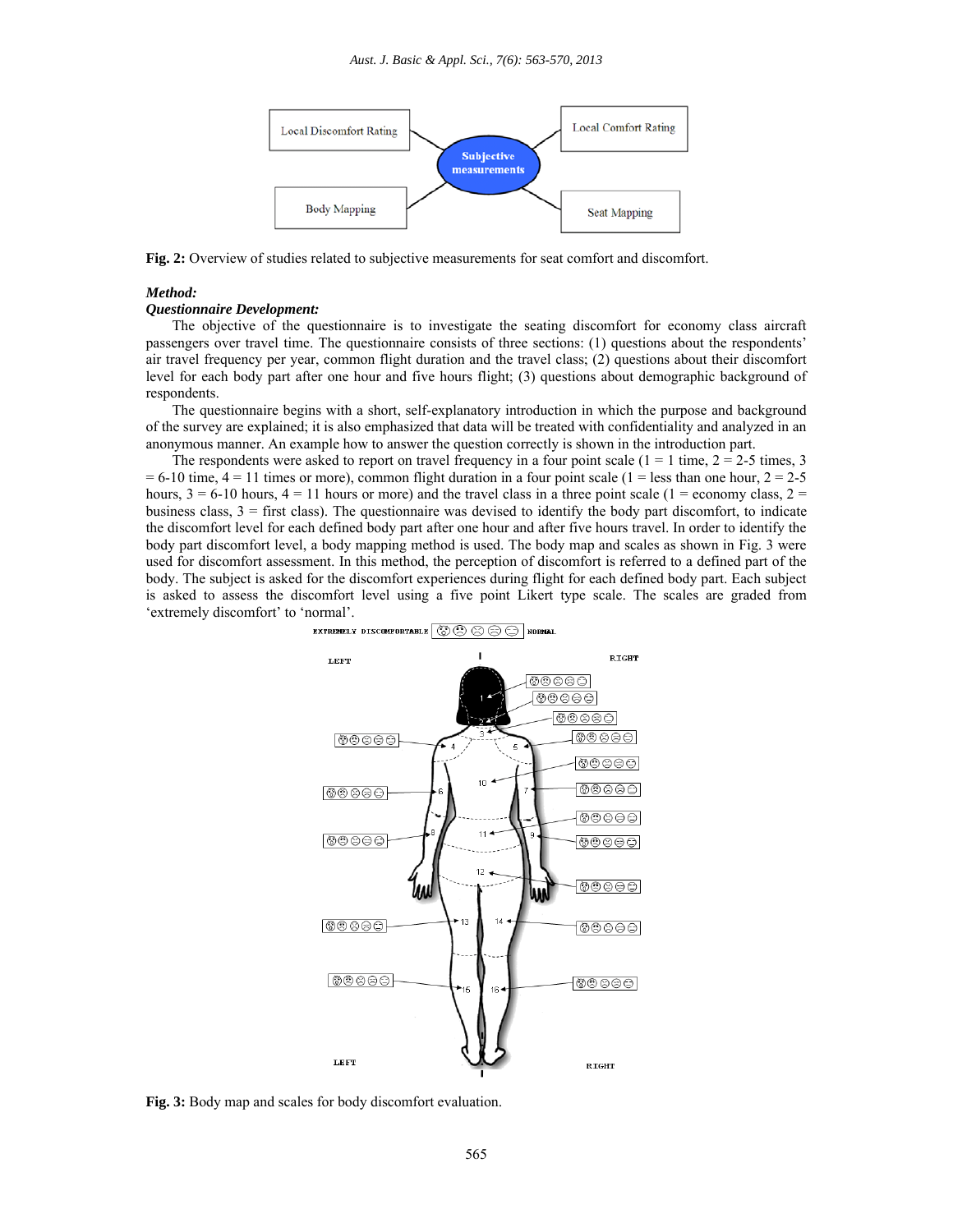#### *The Administration and Sampling of Questionnaire:*

 The questionnaire was completed by 104 aircraft passengers who were randomly sampled at Schiphol International Airport in the Netherlands. During the investigation, the investigator was approached the aircraft passengers and explained the purpose of the investigation in each occasion. The questionnaire with female body map was distributed to female respondents and the questionnaire with male body map was distributed to male respondents. Approximately 90% of invited aircraft passengers accepted to participate. Each aircraft passenger took between three to five minutes for self-completion.

## **RESULTS AND DISCUSSION**

## *Demographics:*

 There were 104 respondents (50 females and 54 males) who completed the questionnaire. A wide range of ages was represented (17 to 75 years). The mean body mass index (BMI) (Mean  $(M) = 24.09$ , Standard deviation (SD) = 4.93) of the respondents was 24.09 kg/m<sup>2</sup>. The demographic details of the respondents are summarized in Table 2.

**Table 2:** Demographic details for 104 aircraft passengers who participated in the study.<br>
Variable Range M SD  $\overline{M}$  SD Number of Data Points (N) Age (years) 17-75 34.5 0 15.50 104 Weight (kg) 44-165 74.90 17.20 104 Height (m) 1.48-1.94 1.76 9.60 104

#### *Travel Information:*

BMI  $(kg/m<sup>2</sup>)$ 

The travel frequency ( $M = 1.67$ ,  $SD = 0.78$ ) was categorized into '1 time', '2-5 times', '6-10 times' and '11 times or more in a year'. Most respondents (46%) travelled at least '1 time' in a year; 40% had travelled for '2-5 times' per year, 10% had travelled for '6-10 times' in a year and 3% indicated that they had travelled for '11 times or more' in a year.

(a)  $18.4-58.5$  24.10  $4.90$  104

The travel duration ( $M = 2.63$ ,  $SD = 0.85$ ) of the respondents is measured between the origin airport and the final destination of the flight. For example, the average travel time of direct flight from Amsterdam Schiphol International Airport, the Netherlands to Kuala Lumpur International Airport, Malaysia is about 12 hours. Most of the respondents (46%) travelled '2 to 5 hours' with aircraft, 32% between '6-10 hours', 18% travelled '11 hours or more' and only 3% travelled 'less than one hour'. In the aircraft cabin, the seats were categorized into 'first class', 'business class' and 'economy class'. From the result, 98 percent of respondents choose economy class as their first choice and two percent respondents travelled with 'business class'. Due to none of the respondent travel in 'first class' and the small sample size of 'business class', they were not included for further analysis.

#### *Factor Analysis on Body Part Discomfort Level:*

 A factor analysis on body part discomfort level was conducted for 104 respondents in relation to after one hour and after five hours of flight, to identify the underlying dimensions of the body part discomfort of economy class aircraft passengers. Scores on the 16 statements were submitted to principal components Factor Analysis with Varimax Rotation. A Scree-plot indicated that the eigenvalues started to level off after three factors. Thus, a three factor solution yielded the best solution.

## *After One Hour Travel:*

 For 'after one hour flight', the three factors explained 73% of the variance in the data. An overview of the composition of the three factors for body part discomfort after one hour flight is shown in Table 3. The first factor included five items that described the body discomfort at buttocks, upper leg (left and right) and lower leg (left and right). This factor appeared to reflect the lower body of the respondent. Therefore, it was labeled as 'Lower body'. The second factor included four items. All four items described the body part, which are upper arm (left and right) and lower arm (left and right). The second factor was labeled as 'Arm'. The third factor included seven items, namely head, neck, shoulder, left shoulder, right shoulder, upper back and lower back. The third factor was labeled as 'Upper body'.

 For the relationship between travel duration and body discomfort factors after one hour travel, a one way ANOVA method was used. There was a significant difference between travel duration and arm discomfort section after one hour travel (one-way ANOVA; F  $(4, 99) = 7.54$ ,  $p < 0.001$ ). The results showed that passengers who travel between 6 to 10 hours ( $M = 0.19$ ,  $SD = 1.11$ ) experienced highest body discomfort level at arm section.

 To test the differences between the gender and body discomfort level after one hour travel, we conducted one-way ANOVA on the scores on the three body discomfort factors. There is a significant difference between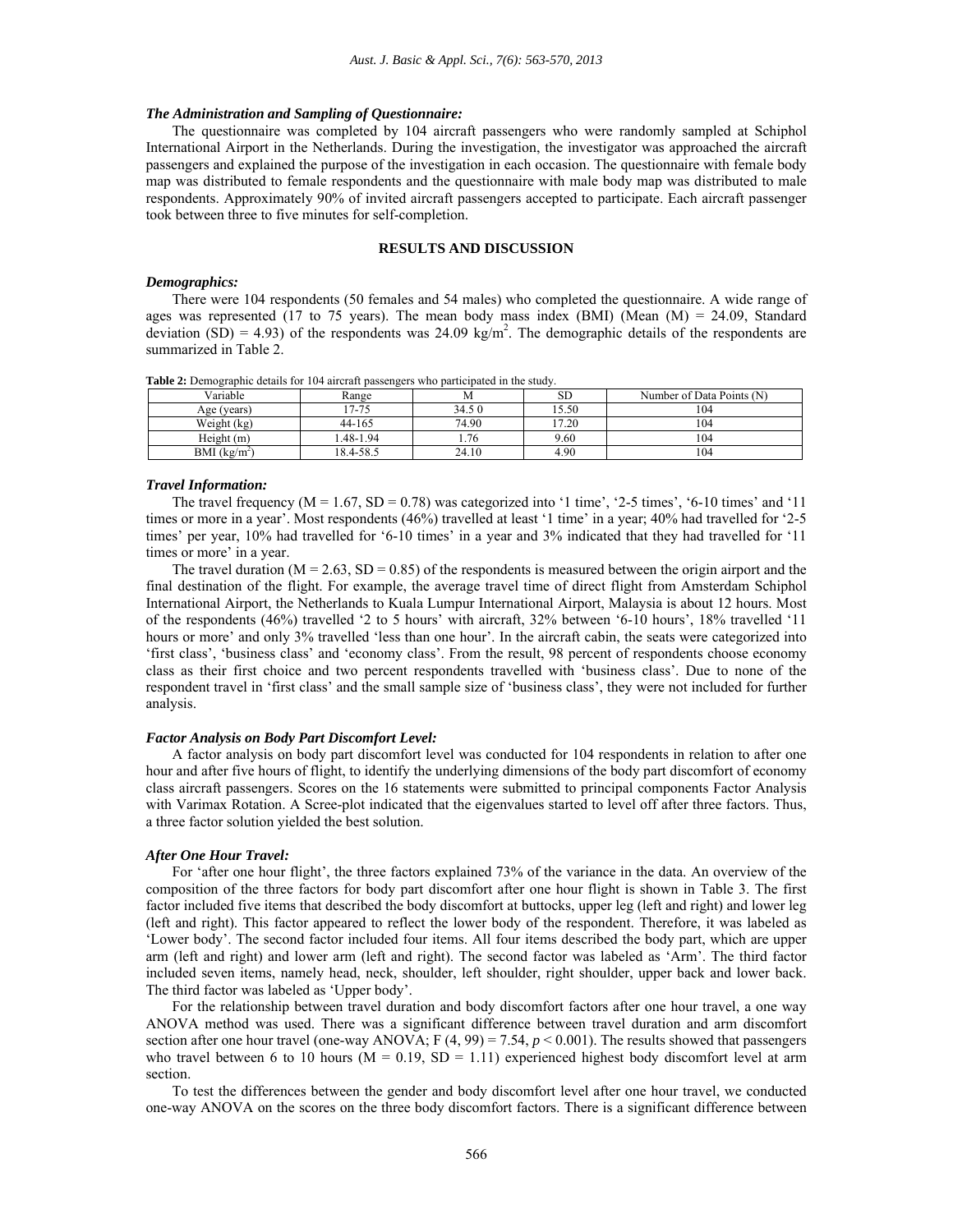gender and lower body discomfort section after one hour travel (one-way ANOVA; F  $(2, 101) = 11.12$ ,  $p \le$ 0.001). The results showed that males ( $M = 0.41$ ,  $SD = 1.08$ ) scored higher on body discomfort level at lower body section than females ( $M = -0.42$ ,  $SD = 0.69$ ).

 To test the differences between ages with the body discomfort level after one hour travel, a correlation analysis was conducted. The results show that there is a significant correlation between age and arm discomfort section after one hour travel (Pearson's  $r = 0.229$ ,  $p < 0.05$ , two tailed). Older people feel more discomfort in their arm after one hour travel.

 For the differences between BMI and body discomfort level after one hour travel, the correlation analysis show that there is a significant correlation between BMI and lower body discomfort section after one hour travel (Pearson's  $r = 0.221$ ,  $p < 0.05$ , two tailed). The results show that passenger with higher BMI feel more discomfort at the lower body after one hour travel.

### *After Five Hours Travel:*

 For 'after 5 hours flight', the three factors explained 74.04% of the variance in the data. An overview of the composition of the three factors for body part discomfort after five hours travel is shown in Table 4. There were four items labeled as 'Arm' in first factor. The first factor included left lower arm, left upper arm, right lower arm and right upper arm. The second factor included six items that described the body discomfort at neck, shoulder, left shoulder, right shoulder, upper back and lower back. This factor appeared to reflect the upper body of the respondent. The second factor was labeled as 'Upper body'. The third factor included five items, namely buttocks, right lower leg, right upper leg, left lower leg and left upper leg. The third factor was labeled as 'Lower body'.

 To test the differences in travel frequency with body discomfort factors after five hours of travel, a one way ANOVA was conducted on the scores in the three body discomfort factors. Passengers who travel more than 11 times or more  $(M = 0.44, SD = 0.93)$  in a year experienced the highest body discomfort level at the upper body section. There is a marginally significance between travel frequency by aircraft and upper body section discomfort after 5 hours of flight (one-way ANOVA;  $F(4, 99) = 2.43$ ,  $p = 0.05$ ).

 A one way ANOVA analysis is used to test the differences between gender and body discomfort factor after five hours travel. The result showed that there is a significant difference between gender with upper body discomfort factor (one-way ANOVA; F  $(2, 101) = 4.27$ ,  $p < 0.01$ ) and the lower body back discomfort factor (one-way ANOVA; F  $(2, 101) = 5.58$ ,  $p < 0.01$ ) after five hours flight. For the upper body discomfort factor, female respondents ( $M = -0.28$ ,  $SD = 1.03$ ) scored higher discomfort levels than male respondents ( $M = -0.25$ ,  $SD = 0.91$ . For the lower body discomfort factor, male respondents ( $M = 0.31$ ,  $SD = 0.95$ ) scored higher discomfort levels than female respondents  $(M = -0.32, SD = 0.96)$ .

|                |                    | Factor     |        |            |     |
|----------------|--------------------|------------|--------|------------|-----|
| No.            | Body part          | Lower body | Arm    | Upper body | N   |
|                | Right lower leg    | 0.910      |        |            | 104 |
| $\overline{c}$ | Right upper leg    | 0.902      |        |            | 104 |
| 3              | Left upper leg     | 0.896      |        |            | 104 |
| 4              | Left lower leg     | 0.890      |        |            | 104 |
| 5              | <b>Buttocks</b>    | 0.716      |        | 0.405      | 104 |
| 6              | Right upper arm    |            | 0.902  |            | 104 |
| 7              | Left upper arm     |            | 0.880  |            | 104 |
| 8              | Right lower arm    |            | 0.763  |            | 104 |
| 9              | Left lower arm     |            | 0.739  |            | 104 |
| 10             | Neck               |            |        | 0.831      | 104 |
| 11             | Shoulder           |            |        | 0.772      | 104 |
| 12             | Lower back         |            |        | 0.683      | 104 |
| 13             | Upper back         |            | 0.428  | 0.659      | 104 |
| 14             | Right shoulder     |            | 0.568  | 0.612      | 104 |
| 15             | Left shoulder      |            | 0.568  | 0.612      | 104 |
| 16             | Head               |            |        | 0.588      | 104 |
|                | Explained variance | 46.76%     | 14.41% | 11.58%     |     |
|                | Cronbach's Alpha   | 0.950      | 0.890  | 0.860      |     |

**Table 3:** Results of factor analysis of body part discomfort after one hour travel.

Note: Only factor loadings > 0.580 are selected

## *The Body Discomfort Ranking After 1 Hour and After 5 Hours Travel:*

 The nonparametric Friedman test was used to test the mean rank of the sixteen body parts. For each body part, the sixteen body parts were ranked from 1 to 16 based on body discomfort rating score. The test statistic is based on these ranks. From the result of body discomfort after one hour travel, it showed that shoulder (MR = 10.57) exhibited the highest discomfort ranking. It was followed by neck (MR = 10.37) and right lower leg (MR  $= 10.29$ ). The difference in medians among 16 body discomfort after one hour travel, is significant  $\chi^2$  (15, *N* =  $104$ ) = 286.27,  $p < 0.001$ . For the body discomfort level after five hours travel, the result showed that buttocks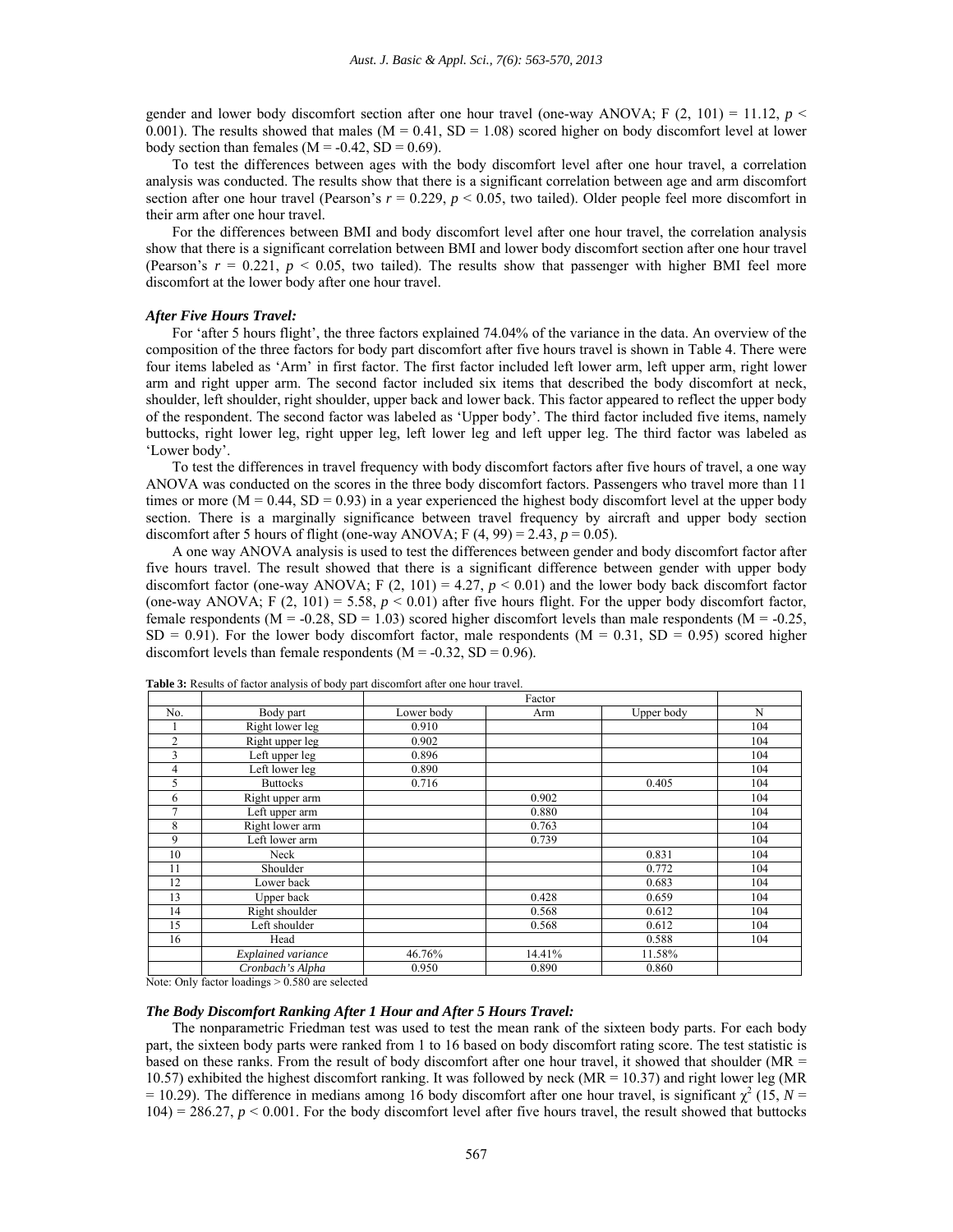(MR = 10.74) was ranked as the highest discomfort level after five hours travel. It was followed by shoulder  $(MR = 10.24)$  and neck  $(MR = 10.15)$ . The difference in medians among 16 body discomfort after one hour travel, is significant  $\chi^2$  (15, *N* = 104) = 312.93, *p* < 0.001. Univariate analysis of variance was conducted to find the differences of body discomfort level between after one hour travel and after five hours travel. The results showed the body discomfort level after five hours travel was higher than after one hour travel. The detailed comparison between body discomfort ranking after one hour travel and after five hours travel is shown in Table 5.

|                |                    | Factor     |        |            |     |
|----------------|--------------------|------------|--------|------------|-----|
| No.            | Body part          | Lower body | Arm    | Upper body | N   |
|                | Left lower arm     | 0.904      |        |            | 104 |
| $\overline{2}$ | Left upper arm     | 0.881      |        |            | 104 |
| 3              | Right lower arm    | 0.869      |        |            | 104 |
| 4              | Right upper arm    | 0.829      |        |            | 104 |
| 5              | Head               |            | 0.489  |            | 104 |
| 6              | Shoulder           |            | 0.866  |            | 104 |
| $\overline{7}$ | Neck               |            | 0.843  |            | 104 |
| 8              | Lower back         |            | 0.800  |            | 104 |
| 9              | Upper back         |            | 0.671  |            | 104 |
| 10             | Left shoulder      | 0.550      | 0.648  |            | 104 |
| 11             | Right shoulder     | 0.585      | 0.603  |            | 104 |
| 12             | Right lower leg    |            |        | 0.904      | 104 |
| 13             | Left lower leg     |            |        | 0.879      | 104 |
| 14             | Right upper leg    |            |        | 0.838      | 104 |
| 15             | Left upper leg     |            |        | 0.805      | 104 |
| 16             | <b>Buttocks</b>    |            | 0.428  | 0.593      | 104 |
|                | Explained variance | 47.10%     | 15.48% | 11.46%     |     |
|                | Cronbach's Alpha   | 0.940      | 0.890  | 0.900      |     |

**Table 4:** Results of factor analysis of body part discomfort after five hours travel.

Note: Only factor loadings > 0.590 are selected





 The paper describes a study to investigate the relationship between body discomfort and travel time of economy class aircraft passengers. The majority of respondents travelled with economy class during air travel.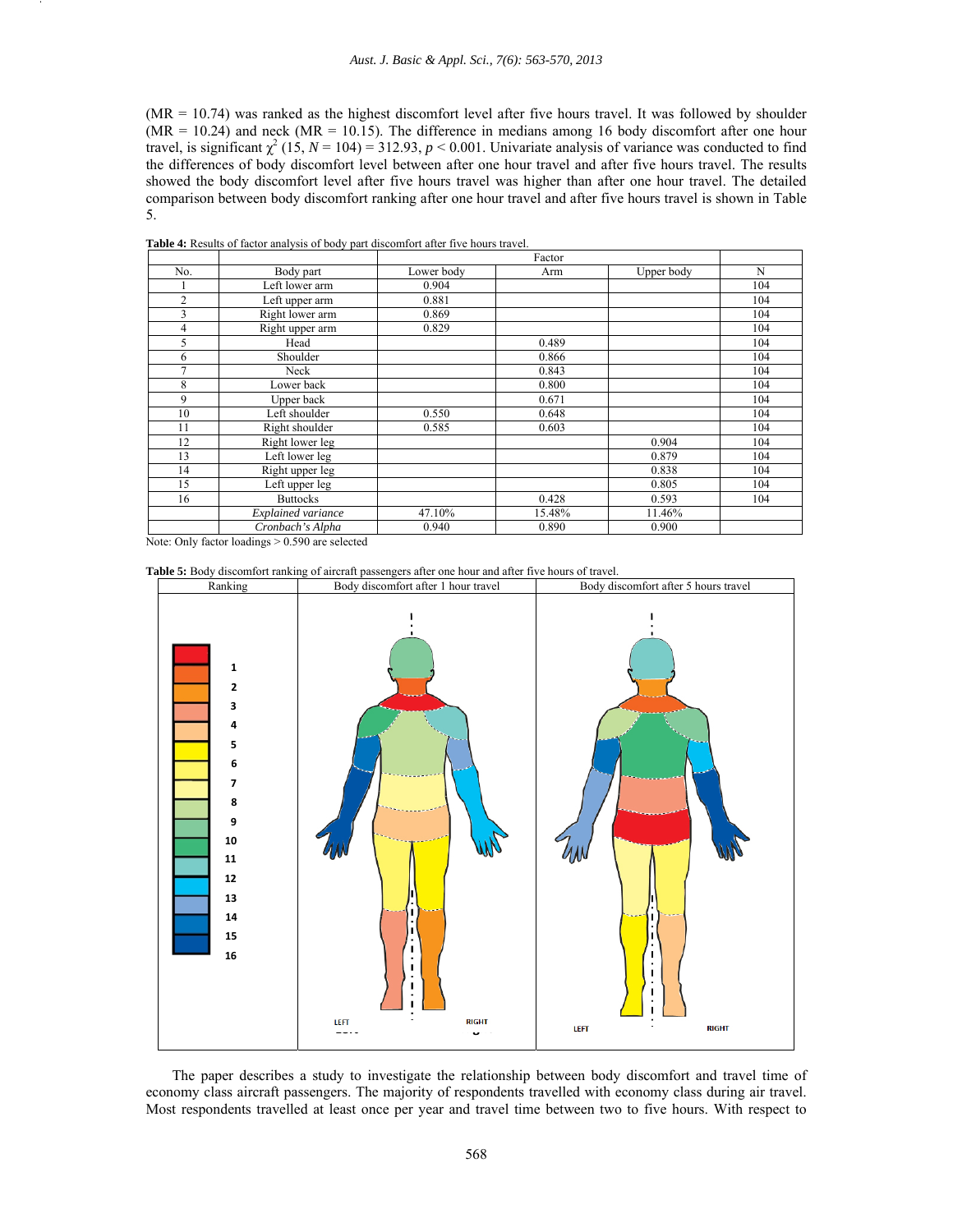travel duration, passengers who travelled more than five hours reported highest body discomfort level. Male respondents felt higher body discomfort level at lower body section than female respondents.

 The body discomfort parts after one hour and after five hours travel were grouped into same meaningful factors e.g. 'lower body', 'arm' and 'upper body'. For 'after one hour travel', respondents who normally travel between six to ten hours feel most discomfort at their arm section. For lower body section, male respondents feel more discomfort than female respondents. On the other hand, older aircraft passengers felt that their arm was more discomfort after one hour flight. The passengers with higher BMI reported that their lower body section is more discomfort after one hour flight. There were different levels of body discomfort for economy class aircraft passenger after one hour travel. The most discomfort body part for economy class aircraft passenger after one hour travel is the shoulder; it is followed by the neck and right lower leg. For body discomfort after five hours travel, passengers who travel more than 11 times or more per year experienced highest body discomfort level at upper body section. Female respondents feel more discomfort than male respondents at upper body section. In contrast, male respondents feel more discomfort than female respondents at lower body section. The study found that buttock is the most discomfort body part after five hours travel; it is followed by the shoulder and neck.

## *Conclusion:*

 In this paper, the study on economy class aircraft passenger body discomfort level for after one hour travel and after five hours travel, especially with regard to flight frequency, flight duration and gender are described. 104 respondents were filled up the questionnaire about body discomfort after one hour and after five hours travel. In line with the survey hypothesis, findings concluded that the body discomfort of aircraft passenger after five hours travel is higher as compare to after one hour travel. The study was confirmed that the body discomfort of economy class aircraft passengers was associated with flight duration. The male aircraft passenger is more discomfort than the female aircraft passenger at lower body section after one hour and after five hours of travel. The finding also showed that the neck is one of the top three most discomfort body part after one hour and after five hours of travel. The result of the study on body discomfort of economy class aircraft passenger demonstrates the need for a system to improve the comfort during air travel.

### **ACKNOWLEDGMENT**

 The authors are very much in-debt to thank the Ministry of Higher Education Malaysia (MOHE) for awarding a research grant (ERGS/2012/FKM/TK01/02/1/E0003) which enabled the progressing of this critical research. Special thanks to the top level management of Universiti Teknikal Malaysia Melaka (UTeM), including Centre for Research and Innovation Management (CRIM) and Faculty of Mechanical Engineering administrators.

## **REFERENCES**

Brundrett, G., 2001. Comfort and health in commercial aircraft: a literature review. The Journal of The Royal Society for the Promotion of Health, 121(1): 29-37.

De Looze, M.P., L.F.M. Kuijt, J.V. Eversand Dieen, 2003. Sitting comfort and discomfort and the relationship with objective measures. Ergonomics, 46(10): 985-997.

Falou, E.W., J. Duchêne, M. Grabisch, David Hewson, Yves Langeron, F. Lino, 2003. Evaluation of Driver Discomfort during Long-Duration Car Driving. Journal of Applied Ergonomics, 34(3): 249-255.

Helander, M.G., L. Zhang, 1997. Field Studies of Comfort and Discomfort in Sitting. Ergonomics, 20(9): 865-915.

Helander, M.G., 2003. Forget about ergonomics in chair design? Focus on aesthetics and comfort! Ergonomics, 46(43/14): 1306-1319.

Hertzberg, H.T.E., 1972. The human buttocks in sitting: pressures, patterns, and palliatives. SAE Technical Paper, no. 72005.

Hinninghofen, H., P. Enck, 2006. Passenger well-being in airplanes. Auton Neurosci, 129(1-2): 80-85.

Kalogeropoulos, S., 1998. Sky rage. Flight Safety Australia, 36-37.

Kolich, M., 2008. Review: A conceptual framework proposed to formalize the scientific investigation of automobile seat comfort. Applied Ergonomics, 39(1): 15-27.

Kyung, G., M.A. Nussbaum and K. Babski-Reeves, 2008. Driver sitting comfort and discomfort (part I): Use of subjective ratings in discriminating car seats and correspondence among ratings. International Journal of Industrial Ergonomics, 38(5-6): 516-525.

Mehta, C.R., V.K. Tewari, 2000. Seating Discomfort for Tractor Operators- A Critical Review. International Journal of Industrial Ergonomics, 25: 661-674.

Quigley, C., D. Southall, M. Freer, A. Moody and M. Porter, 2001. Anthropometric study to update minimum aircraft seating standards. EC1270, ICE Ergonomics Ltd.